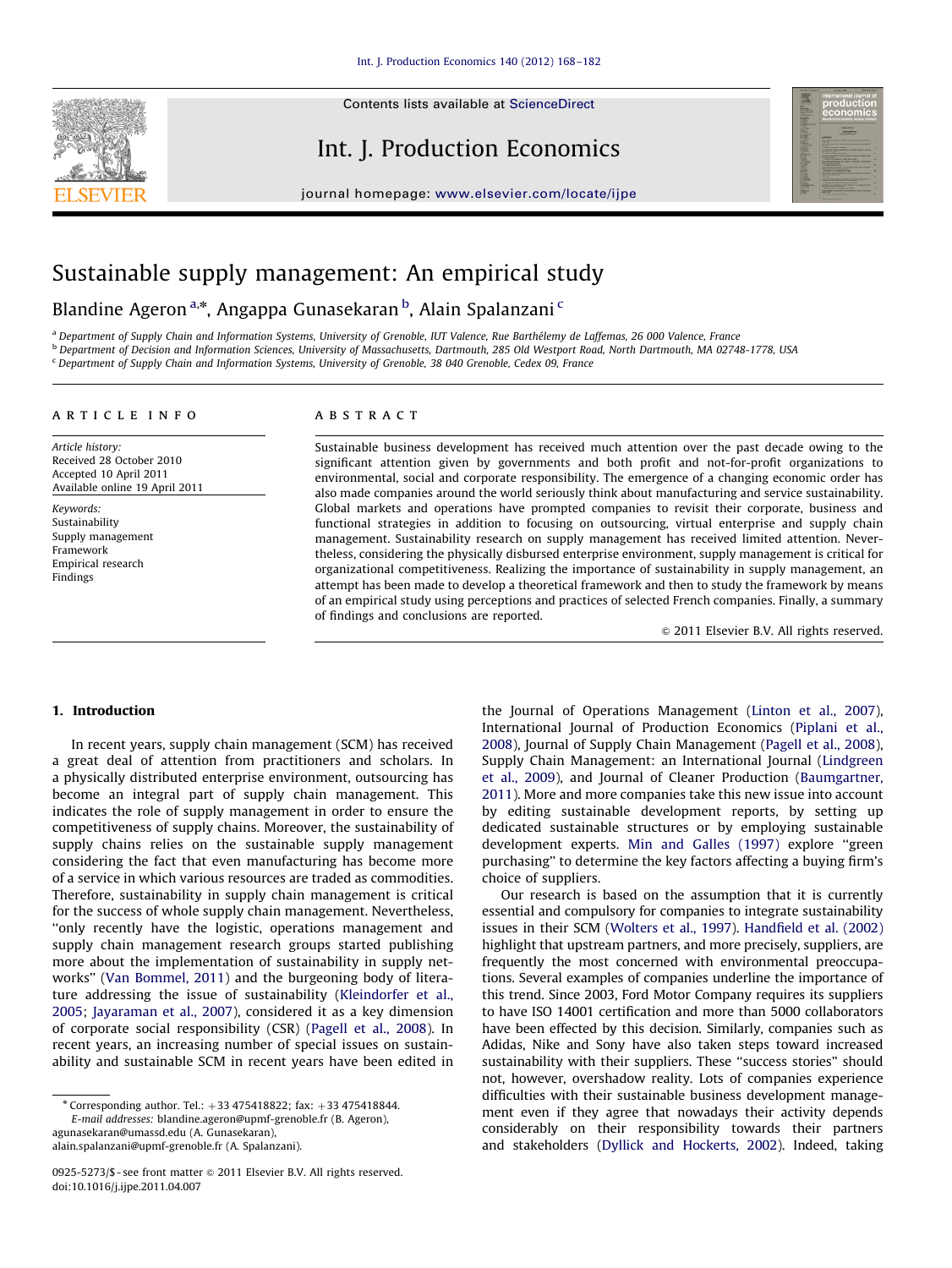environmental issues into account influences the company's upstream relationships ([Beske et al., 2008](#page--1-0)) and its downstream customers.

From this perspective, Seuring and Müller (2008) point out a deficit of research dealing with sustainable development. Sustainable development is defined as ''a development that meets the needs of the present without compromising the ability of future generation to meet their own needs'' [\(WCDE, 1987\)](#page--1-0). It relies on the economic, environmental and social dimensions. [Ho et al.](#page--1-0) [\(2010\),](#page--1-0) observe that green concerns are increasingly used as supplier selection criteria. Taking this perspective, in this paper we study the sustainability of upstream SCM considering the fact that supply management (strategic alliances, supplier section and its criteria) plays a major role in supply chain management. The main objective of our research is to investigate whether ''sustainable sourcing'' can positively impact company image and enhance the drive for business sustainability [\(Walton et al., 1998](#page--1-0); [Hall,](#page--1-0) [2000;](#page--1-0) [Bowen et al., 2001\)](#page--1-0).

The organization of the paper is as follows: Section 2 reviews some selected literature on Sustainable Supply Chain Management (SSCM) and the importance of supply management sustainability. A theoretical framework for Sustainable Supply Management (SSM) is proposed in Section 3. Section 4 discusses the research objectives and methodology employed. The results of the empirical data analysis are presented in Section 5. Section 6 includes a summary of findings, conclusions and future research directions.

#### 2. Literature review

In this section, we review the literature available on sustainable supply chain and management in order to identify the gaps between theory and practice and then develop a framework for sustainable supply management.

[Mentzer et al. \(2001\)](#page--1-0) defined supply chain management as, ''the systemic, strategic coordination of the traditional business functions and the tactics across these business functions within a particular company and across businesses within the supply chain, for the purposes of improving the long-term performance of the individual companies and the supply chain as a whole''. More recently, [Lambert et al. \(2006\)](#page--1-0) state that it refers to ''the integration of key business processes from end-user through original suppliers, that provides products, services, and information that add value for customers and other stakeholders''. There is a large and consistent body of literature dealing with sustainability in supply chain and special issues have been edited on this subject.<sup>1</sup> This indicates importance of measuring the sustainability of a SCM. Taking sustainability into account in practice, however, requires broadening SCM strategies, as ''it is critical to move forward to the systemic issues that exist at the intersection of sustainability, environmental management and supply chain'' (p. 1075, [Linton et al., 2007](#page--1-0)). From this perspective, [Seuring and](#page--1-0) Müller (2008) point out the need to take into account the three bottom line approach in the management of sustainable supply chain. A wider range of issues (for example risk management) and a longer part of the supply chain (minor product suppliers' management) have to be incorporated in Sustainable Supply Chain Management (SSCM). This means that SSCM call for a more cooperation among partnering companies in order to make the supply chain operational and to reach sustainable performance. In this new context, environmental and social criteria have to be integrated in the performance objectives for single companies but also for the management of the whole supply chain [\(Bai and](#page--1-0) [Sarkis, 2010](#page--1-0)). Social, environmental and economic factors must be taken into account and added to more usual operations set of performance criteria (quality, cost, flexibility). Synthesizing prior research by [Srivastava \(2007\)](#page--1-0) and Seuring and Müller (2008), a concept of sustainable supply chain has been developed. Though information systems and technologies, transportation, warehousing, logistics networks have been integral components of SCM, factors such as environmental purchasing, manufacturing, R&D and distribution emerge as common themes in SCM.

Sustainability has become a significant concern for companies that integrate environmental and social issues in their strategy ([Srivastava, 2007](#page--1-0)). Today, firms are aware of the importance of their partners' sustainable responsibility in their own development [\(Dyllick and Hockerts, 2002](#page--1-0); [Bai and Sarkis, 2010\)](#page--1-0) and environmental sustainability of any organization is impossible without incorporating Sustainable Supply Chain Management (SSCM) practices ([Preuss, 2005\)](#page--1-0). Taking this idea further, [Preuss](#page--1-0) [\(2005\)](#page--1-0) outlines those environmental benefits that diminish if companies adopt SSCM practices within their boundaries, yet do not incorporate their partners in the process. This means that for sustainability to be durable, companies must ''build'' beyond their own borders. Upstream and downstream partner implication plays a major role in supply chain performance [\(Awasthi et al.,](#page--1-0) [2010\)](#page--1-0) and customer satisfaction ([Bacallan, 2000](#page--1-0); [Carter et al.,](#page--1-0) [2000;](#page--1-0) [Bai and Sarkis, 2010\)](#page--1-0). However, this approach has to be undertaken from a win–win perspective where each partner acts in environmentally friendly ways by reducing resource utilization, reducing waste and improving productivity [\(Wu and Dunn,](#page--1-0) [1995\)](#page--1-0). By minimizing their green impact, companies consider the environment as an opportunity upon which they can build a competitive advantage ([Rao and Holt, 2005\)](#page--1-0). The environment ceases to be a constraint and becomes a collective concern to be tackled in a green supply chain approach ([Beamon, 1999\)](#page--1-0).

The issue of SCM has to be broadened to include environmental, social and economic issues to become sustainable. [Carter](#page--1-0) [and Rogers \(2008\)](#page--1-0) define Sustainable Supply Chain Management (SSCM) as ''the strategic, transparent integration and achievement of an organization's social, environmental and economic goals in the systemic coordination of key inter-organizational business processes for improving the long-term economic performance of the individual and its supply chain''. This means that specific environmental performance criteria have to be applied by all the supply chain partners ([Awasthi et al., 2010\)](#page--1-0) and simultaneously, promotion of responsible corporate environmental behavior must be encouraged ([Lu et al., 2007\)](#page--1-0). Helping suppliers recognize the importance of resolving environmental issues and supporting them in installing their own improvement initiatives is a major issue that companies have to address today. Sustainability of any organization is impossible without incorporating SSCM practices and environmental benefits diminish if downstream and upstream partners are not integrated in sustainable practices as well ([Preuss, 2005](#page--1-0); [Bai and Sarkis, 2010](#page--1-0)).

External pressures encourage companies to adopt SSCM practices. Companies need to increase their external legitimization to fit socially constructed systems of norms, values, beliefs and definitions [\(Darnall et al., 2008\)](#page--1-0). Regulatory pressures play a major role in this process as they oblige companies to adopt SSCM practices. They can negatively impact performance via penalties and fines in those firms that do not respect the regulations. Meanwhile, environmental programs, grants, partnerships, etc., positively influence organizations and encourage them to set up SSCM practices, providing benefits when companies undertake pro-active environmental strategies. Indeed, pro-active engagement in sustainable practices lowers the risk

<sup>1</sup> For example: Supply Chain Management in sustainable environment, Journal of Operation Management, 25(6) and Sustainability and Supply Chain Management, Journal of Cleaner Production, 16(15), 2008.